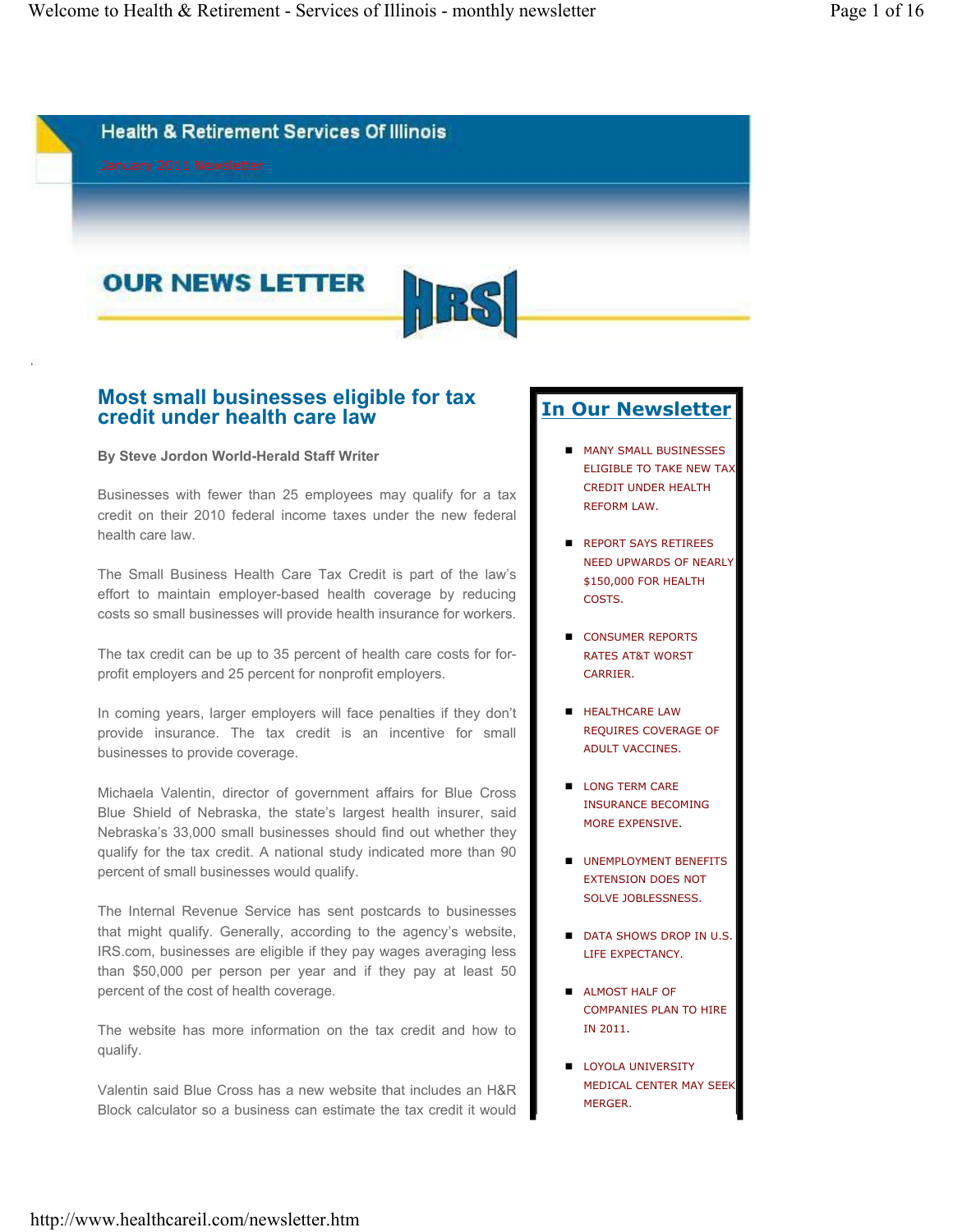receive if it qualifies.

LiveWellNebraska.com has a link to the Blue Cross creditestimation website. The site also has information about smallbusiness coverage that Blue Cross offers.

Valentin said employers generally are aware of the tax credit, but they might need more information. Many are analyzing the costs involved and the potential tax credit to decide whether to continue or to begin offering health insurance, she said.

"It's not an easy decision to make," Valentin said.

If businesses don't claim the credit on their 2011 returns, they can claim it on their 2012 or 2013 returns. The law's insurance exchange system begins after that, and the tax credit becomes part of that process.

"We're just letting them know, see if you are eligible for this option," Valentin said.

Blue Cross also is sending notices to employers who already use its health plans.

(back to index)

## **Retirees need up to \$150,000 for health costs, report says.**

### **By Jason Millman - 12/01/10 08:23 AM ET**

Medicare beneficiaries of retirement age will need upwards of nearly \$150,000 in savings to cover health insurance premiums and out-of-pocket expenses in order to have a 50-50 chance of being financially secure in retirement, according to a new report from the nonpartisan Employee Benefit Research Institute (EBRI).

Men 65 and older will need anywhere from \$65,000 and \$109,000 in savings to cover health costs to have a 50-50 chance of having enough money in retirement, according to the study. If they want to improve their odds to 90 percent, they will need between \$124,000 and \$211,000.

Women of retirement age this year

- 2010 TAX CHANGES YOU NEED TO KNOW.
- THE BIGGEST ENERGY WASTERS IN YOUR HOME



| <b>Dental Coverage</b> |
|------------------------|
| for as                 |
| low as                 |
| \$15                   |
| a month!               |
|                        |
| Click Here for more    |
| <b>Details</b>         |
| OR                     |
| Call 1-800-739-4700    |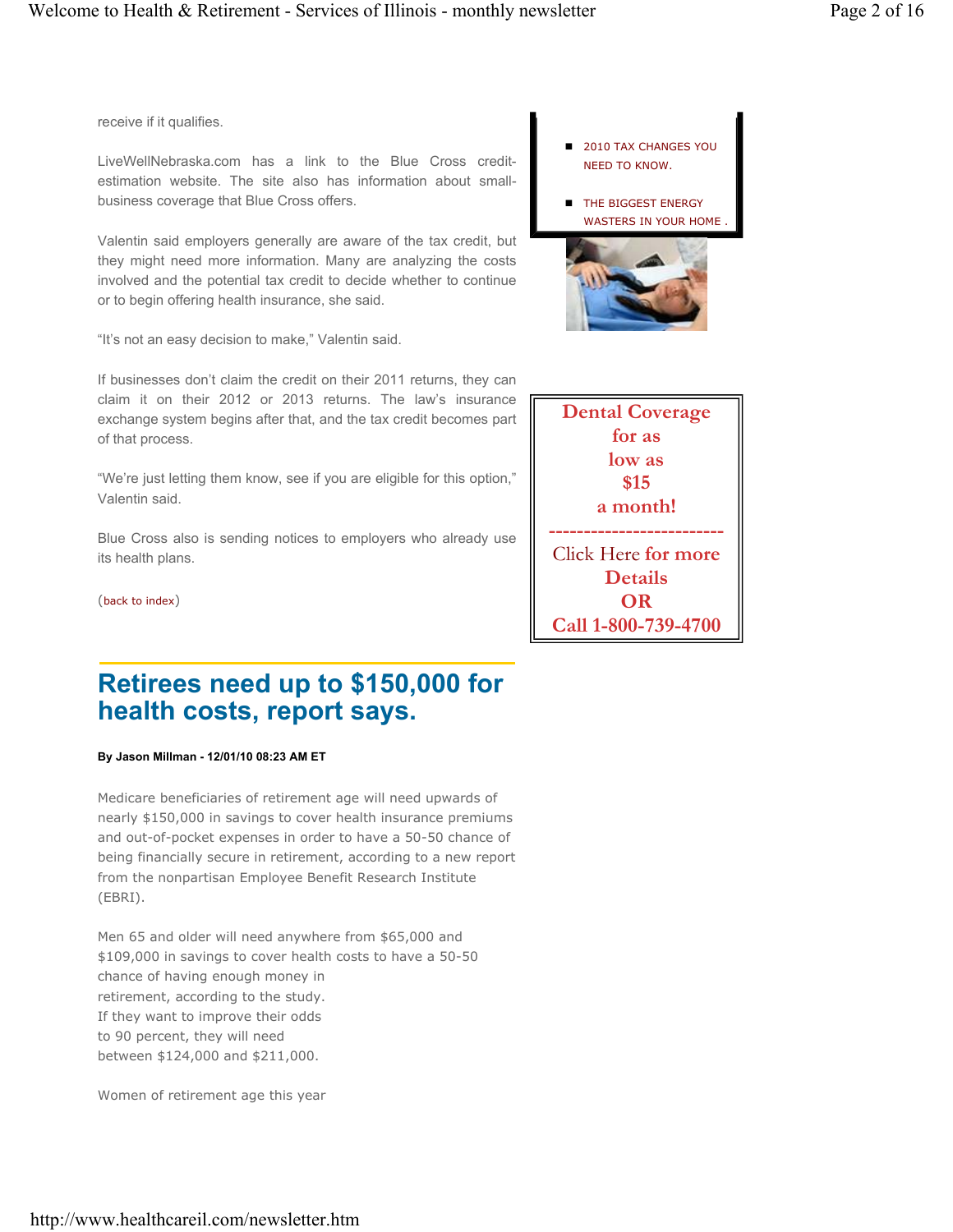need even more savings. For 50- 50 odds, they need between \$88,000 and \$146,000 in savings. For 90 percent, they need \$134,000 to \$242,000.



The projected savings requirements for those currently 55 years old will be even greater,

EBRI said. Men will need to save between \$110,000 and \$354,000, while women will need to save between \$147,000 and \$406,000.

"Because employers are continuing to scale back retiree health benefits, and policymakers may soon begin to address Medicare's funding shortfall, more of the financial costs of health care will be shifted to Medicare beneficiaries in the future," said Paul Fronstin, reporter co-author and director of EBRI's Health Research and Education Program.

(back to index)

# **Consumer Reports rates AT&T worst carrier.**

**Consumer Reports rates AT&T worst carrier By CNN Posted yesterday at 2:35 p.m.** 

AT&T's customer satisfaction rating tumbled this year, ranking dead last among U.S. wireless carriers, according to a Consumer Reports survey released on Monday.

The nation's second largest wireless network received the worst possible rating in eight of the nine categories the magazine studied, including overall value, voice service, data service, phone service, staff knowledge, and resolution of issues, among others.

Readers gave AT&T an overall score of just 60 out of 100, which is six points below its score a year ago and nine points below its nearest-ranked competitor, T-Mobile.

The report noted that AT&T "is now the worst carrier," and is the only wireless network with scores that dropped "significantly" over last year.

More than half of the AT&T customers surveyed own an iPhone, and the survey found that iPhone owners were "much less satisfied" with AT&T than other smartphone owners were with their carrier. IPhone owners were particularly dissatisfied with AT&T's data service.

AT&T said it is working on solutions.

"We take this seriously and we continually look for new ways to improve the customer experience," said Fletcher Cook, spokesman for AT&T.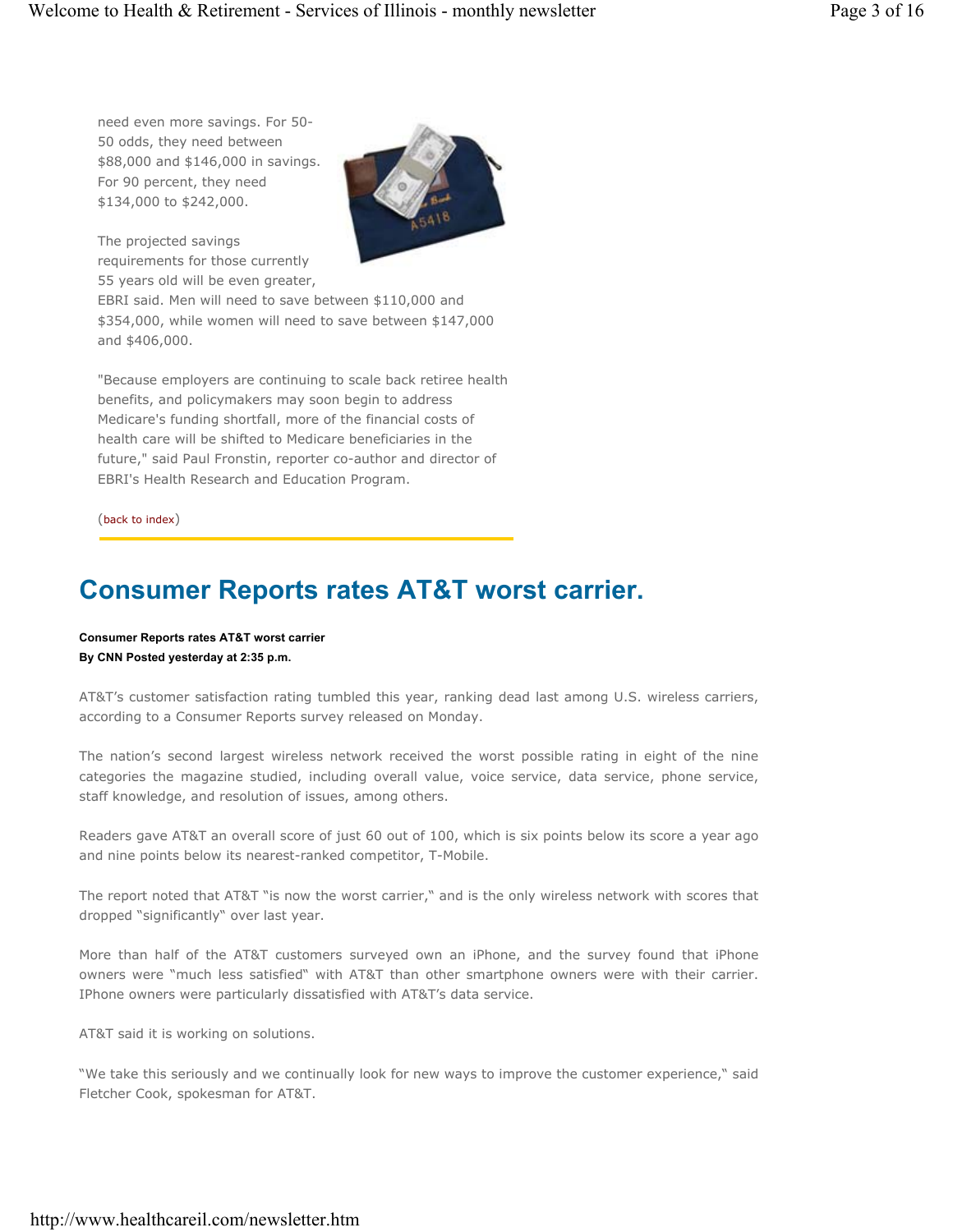The wireless company was quick to point out that independent tests from Global Wireless Solutions have concluded that AT&T's mobile broadband network is 20% faster than its nearest competitor and 60% faster than archrival Verizon Wireless.

AT&T also has tremendous momentum in the wireless space, adding a net 2.6 million new wireless customers last quarter, half of whom were new iPhone customers. That represented far more net additions than any of its competitors.

But the network's momentum will soon face a giant challenge. Fortune and other news outlets have reported that AT&T is about to lose its exclusive hold on the iPhone at the end of the year, and that Verizon will start selling the iPhone beginning in early 2011. As many as 6 million of AT&T's iPhone subscribers could defect to Verizon, according to a forecast by Drake Johnstone, a Davenport & Co. analyst.

"Our survey suggests that an iPhone from Verizon Wireless … could indeed be good news for iPhone fans," said Paul Reynolds, electronics editor for Consumer Reports, in a prepared statement.

At the same time, Verizon is no longer the clear leader in overall satisfaction, a position it has held almost every year since 2003, according to the survey. Verizon led the nationwide carriers with an overall score of 74 — one point lower than last year.

But Sprint Nextel made a startling leap forward with a rating of 73, which is six points higher than the previous year. It even surpassed Verizon in some aspects of customer service, which Consumer Reports called "a remarkable turnaround," considering that was a weak point for the network in years past. Sprint was ranked last in the survey as recently as two years ago.

Sprint easily leapfrogged T-Mobile, after that carrier's satisfaction score fell by one point.

The big up-and-comer was regional carrier U.S. Cellular, which was included in Consumer Reports' most recent survey because it is now available in 26 states. The report said the network "stands out for value, voice service, and customer service."

(back to index)

## **New law expands coverage for adult immunizations.**

#### **By Michelle Andrews Tuesday, December 7, 2010**

It's flu season: Time to get your flu shot.

For many adults and their doctors, if they discuss immunizations at all, the conversation ends there. It shouldn't. There are several vaccines that adults need, depending on their age and risk factors, to protect against serious diseases, including shingles, pneumonia, hepatitis and cervical cancer.

New data from the Centers for Disease Control and Prevention show that although rates of adult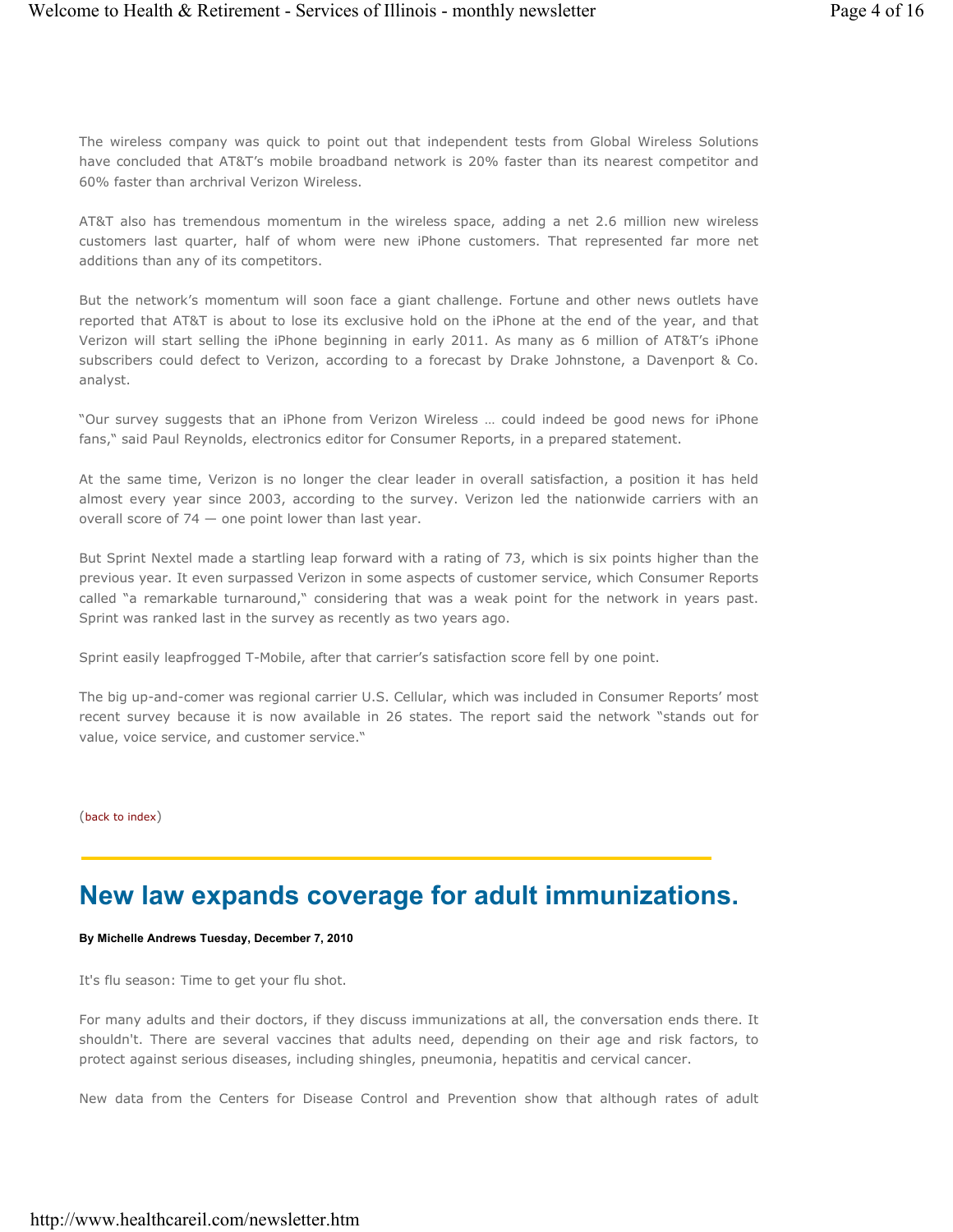immunization have inched up in recent years, they are still far below what they should be.

Only a third of all people over age 18 got a flu shot last year, for example, despite the CDC's recommendation that everyone over 6 months of age receive it. Immunization levels were even lower for many other vaccines. All adults who are age 60 or older should get the shingles vaccine, but just 10 percent of that group had received it, according to the CDC. Likewise, only 17 percent of women ages 19 to 26 had gotten even one of the three doses of the human papillomavirus vaccine, which protects against cervical cancer.

With its emphasis on prevention, the health-care overhaul law aims to improve vaccination rates by expanding coverage requirements. "It's a total game-changer in terms of adult coverage of immunizations," says Sara Rosenbaum, who chairs the department of health policy at George Washington University's School of Public Health and Health Services. The new law, however, leaves some gaping holes, experts caution.

The United States already does a pretty good job immunizing kids. Vaccination rates are often in the 90 percent range, thanks to the federally funded Vaccines for Children program and other initiatives that provide subsidized immunizations to kids until their 19th birthday.

But then things change. "The moment we cross the threshold of the 19th birthday, when according to the CDC a child becomes an adult, the system is ... quite unsatisfactory," says William Schaffner, president of the National Foundation for Infectious Diseases (NFID) and chairman of the department of preventive medicine at Vanderbilt University Medical School.

Private insurers cover adult vaccines to varying degrees, often with hefty co-payments. Immunization coverage isn't required under the traditional Medicaid insurance program for low-income people, leaving decisions up to the states. Medicare, meanwhile, covers vaccines, but getting access to them through physicians can be tough and may be pricey as well, as seniors and disabled people have discovered.

When Joan Dichter developed an excruciating pain in her left leg a few years ago, at first she thought it was nerve pain from sciatica. The pain was so bad that Dichter, then 64 and a special education teacher in New York, couldn't lie still in bed at night. Weeks passed, and then she developed the skin rash that's typically associated with shingles, a painful infection that occurs when the virus that lurks in the body after a case of chickenpox becomes reactivated, often decades later. Her doctor finally diagnosed Dichter's condition, and within a few days of taking antiviral medication, she began to feel better.

Had Dichter known about a shingles vaccine that might have saved her from those painful weeks, she would have gotten it in a heartbeat, she says. But her doctor never mentioned it. "Once you're 50, they always discuss tests: Have this test, have that test," she says. "But there's no emphasis at all on vaccines."

A pair of surveys by the NFID found that only 37 percent of patients said their doctors bring up the subject of vaccines, though 87 percent of physicians said they always did so.

The new health law makes it clear that adult immunizations are a priority. Starting this fall, new health plans are required to cover, without cost sharing, all vaccines recommended by the Advisory Committee on Immunization Practices. (This is a group of 15 experts that evaluates vaccines and makes recommendations for their use.)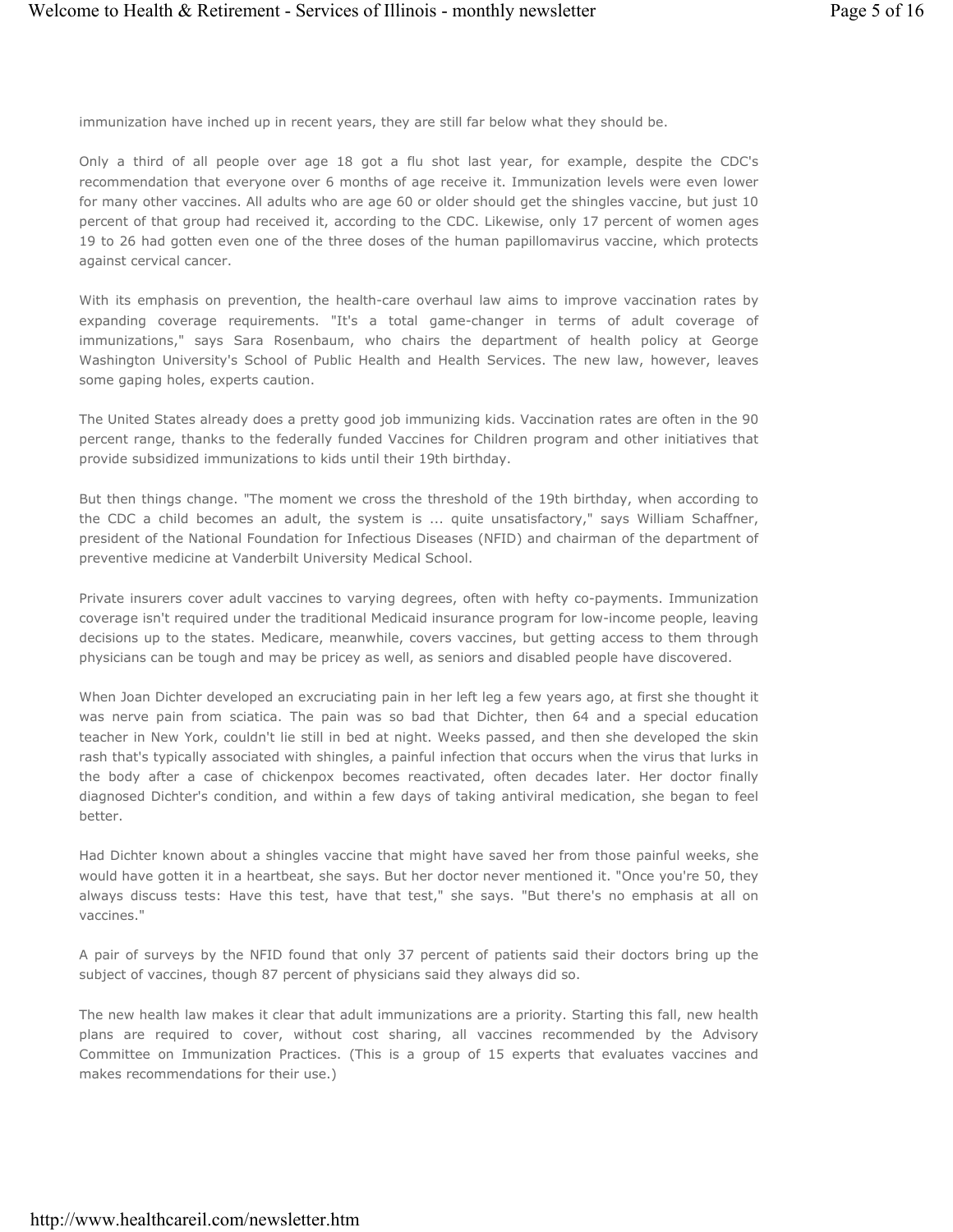The law also expands Medicaid eligibility to cover adults with incomes up to 133 percent of the federal poverty level (\$14,404 in 2010). Immunizations for this group will be covered as an "essential health benefit," says Rosenbaum. But in a twist, the law doesn't require immunization coverage for people already enrolled in Medicaid. "So the poorest people may not have full coverage," she says.

Although Medicare beneficiaries will receive certain preventive services for free starting in 2011, vaccines aren't among them.

Making it even more challenging to raise immunization rates, most vaccines fall under Part D, the prescription drug portion of the Medicare program. That means they're not necessarily available at doctors' offices. As a result, some Medicare beneficiaries have to "brown bag" the vaccine, says Ilene Stein, policy counsel for the Medicare Rights Center, an advocacy group: They get a prescription from their doctor, go to a pharmacy, pick up the vaccine and carry it back to their doctor's office to have the physician administer it. The CDC and professional medical groups strongly discourage this practice because many vaccines are supposed to be kept refrigerated or, in some cases, frozen.

The health law directed the comptroller general to study barriers to Medicare beneficiaries' access to recommended vaccines. That study is due by next June.

As for Dichter, her doctor referred her to an infectious-disease specialist who gave her the shingles vaccine, which can prevent recurrences of the disease. Because her private health plan didn't cover it, she paid more than \$200 to get it.

(back to index)



## **Long-term care insurance getting costlier, more scarce.**

#### **By Mary Forgione Los Angeles Times December 7, 2010.**

The market is beginning to shrink and coverage is becoming more expensive. MetLife is says it will stop selling new policies for nursing homes and other long-term care costs, while John Hancock wants to raise premiums an average of 40% on most long-term care coverage.

The interactive map posted online by Genworth Financial compares costs by state of assisted living,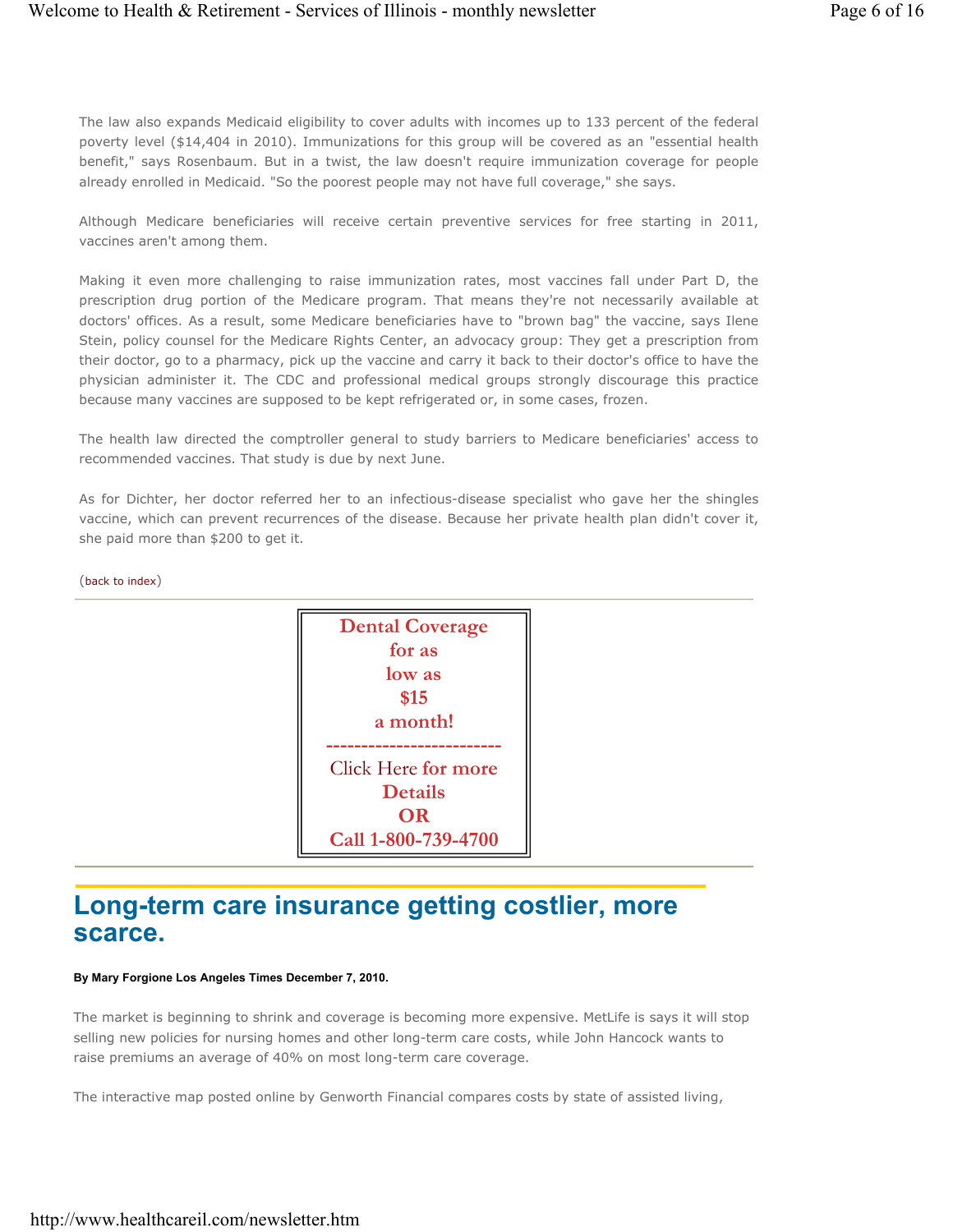

adult day care and other long-term care services. (Screen grab from www.genworth.com)

Medical insurance for long-term care carries a hefty price tag. Just as millions of baby-boomers hit their 50s and begin considering buying such coverage, the market is starting to shrink -- and become even more expensive.

So writes Eileen Ambrose in this Baltimore Sun column: "MetLife, citing 'financial challenges' facing the industry, said it would soon stop selling insurance to cover nursing homes and other long-term care costs, although it promised to honor existing policies. Meanwhile, other players that vowed to stay in the market are seeking stiff premium increases from insurance regulators across the country. The most eyepopping: John Hancock wants to raise premiums an average of 40 percent on most of its long-term care policies."

Still, there's no need to go without. Ambrose goes on to explain who may need long-term coverage and how to get it. Read the full column here.

It's hard to anticipate what we'll need in our older years, but here's something that can help. This GenworthFinancial.com map lists prices of assisted care, adult day care and other long-term services by state.

And we really should understand these costs (and how we'll pay for them) before we may need them. Check out how Medicare.gov defines long-term care and what's covered under that government plan.

(back to index)

## **Unemployment benefits extension doesn't solve joblessness.**

**November rate of 9.8 percent comes as shock. Corporations, however, continue to hoard cash and deliver profits to shareholders instead of hiring.** 

**By Gail Marks Jarvis December 8, 2010.**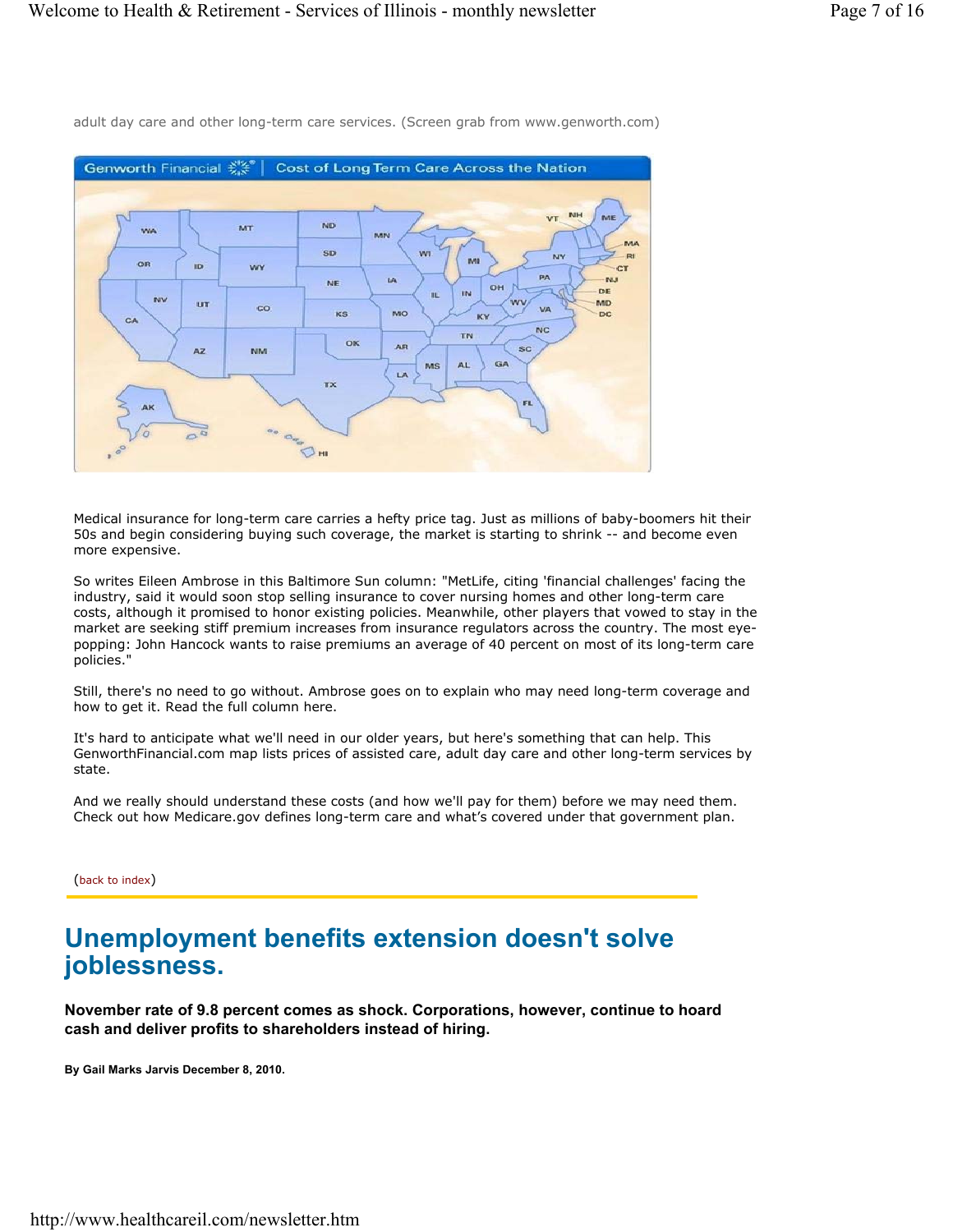Despite growing signs that the economy is recovering, recent unemployment data have exposed a sore that is taking awhile to heal. That's leading Congress to consider applying a salve by extending unemployment benefits for an additional 13 months.

Jobless benefits allow the unemployed to spend enough to add about 0.6 percent to the GDP, according to a government study.

But while that would ease the sting for Americans unable to find jobs and help an economy desperate for more people to spend, analysts are growing increasingly anxious for real healing to begin.

"We need to declare a war on unemployment," said Brian Belski, chief investment strategist for Oppenheimer & Co., who compares the need for urgency to the Reagan administration's war on drugs. "We need to go to corporations and say, 'Why are you building in China and Vietnam? We will remove taxes for two or three years if you will build in Minnesota or some other state."

Belski is among analysts worried about U.S. jobs going abroad and skeptical that businesses, left on their own, will do the hiring that the U.S. economy needs.

"What's their incentive?" Belski said. "They are sitting on the best balance sheets since the 1950s and plenty of free cash flow. Productivity is clipping away, and they are reporting record profits."

Economists had assumed that businesses eventually would start hiring as they regained their strength. Instead, they are hoarding cash: Profits for Standard & Poor's 500 companies are expected to rise 47 percent for the year.

They are behaving as expected, delivering profits to shareholders, Belski said.

But there are risks in waiting too long for companies to be motivated to hire.

"The longer unemployment lasts, the more structural (or entrenched) it becomes," said Nariman Behravesh, chief economist for IHS Global Insight. "The longer people are out of jobs, they lose skills and marketability."

The unemployment rate ticked up to 9.8 percent in November, compared with 9.6 percent in the previous month, with 15 million Americans unemployed and 6.3 million unsuccessfully looking for work for at least six months.

"In good times, most find jobs in six weeks," said Betsey Stevenson, the U.S. Labor Department's chief economist. "There just aren't enough chairs," she said, using a musical chairs analogy. "Those that can't find jobs aren't too slow or unskilled; they are just unlucky."

There are about 4.4 job seekers for every job available, Stevenson said. Yet, she said, people have "shown determination to find jobs, continuing to look for 50 to 60 weeks."

The U.S. relies on consumers to support about 70 percent of the economy, so the latest unemployment report shook economists. They had been assuming 150,000 new jobs would be created in November, rather than just the 39,000 that were tallied. Not only was unemployment up and job creation anemic, but wages remained flat and companies weren't adding hours for employees.

The flat workweek "is another indication that companies were not that busy last month — certainly not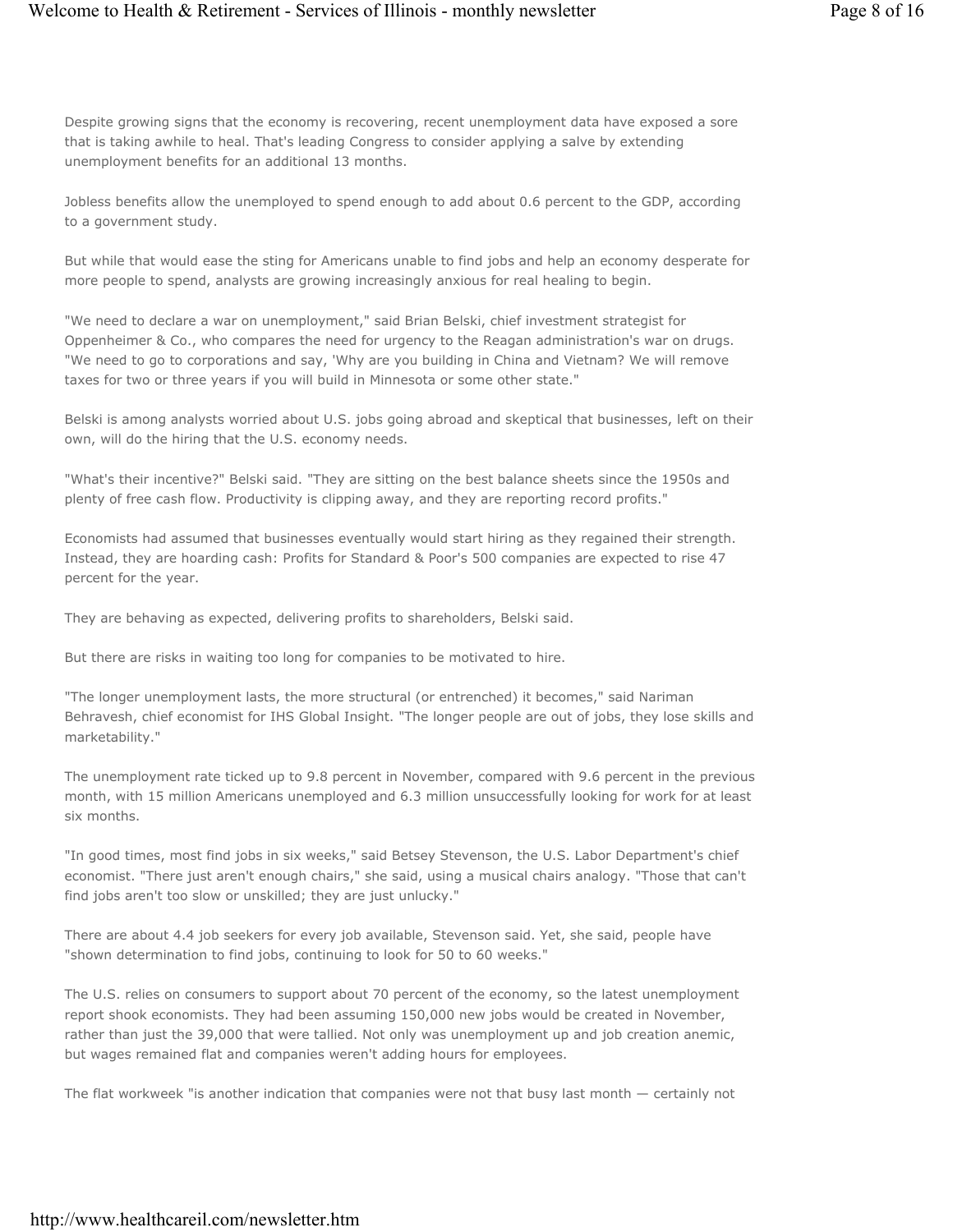straining themselves to meet demand," said Gluskin Sheff economist David Rosenberg. "This was arguably one of the worst employment reports of the year."

No group of people was spared. The hardest hit were high school dropouts, with a 15.7 percent unemployment rate, according to the Bureau of Labor Statistics. The unemployment rate among college graduates, which tend to be more immune in recessions, was at 5.1 percent, the highest level since records began in 1970.

Among people 16 to 19 years old, unemployment was 21.5 percent. It's 9.3 percent among those 20 to 24. And unemployment hit record highs among people older than 45, said JPMorgan chief economist Michael Feroli. Unemployment was 8.1 percent among those 45 to 54, and 7.3 percent among people 55 and older.

The November jobs report was so poor that Behravesh wondered if it was "a fluke." He expected about 100,000 jobs to be created and thinks the numbers will show up in future unemployment reports. As employment slowly builds, he expects unemployment to drop to 9 percent by the end of 2011.

Deutsche Bank economist Joseph LaVorgna also wondered whether the 9.8 percent unemployment rate was correct. That's because federal income tax receipts point to a stronger job picture.

"Tax receipts rose nearly 7 percent in November relative to the comparable period last year," he said. "If sustained, this would be twice the average annual growth rate that prevailed during the last growth cycle from 2001 to 2007."

In January, economists expect to see this more encouraging job picture reflected in December unemployment figures — salve or not.

(back to index)

# **Life Expectancy in the U.S. Drops for First Time Since 1993, Report Says.**

By Elizabeth Lopatto - Dec 9, 2010

Life expectancy of Americans fell for the first time in 15 years, as the nation's oldest adults died from heart disease, cancer and respiratory ailments, according to a report by the National Center for Health Statistics.



Based on data from 2008, the latest available, life expectancy in the U.S. fell 36.5 days from 2007 to 77.8 years, according to the report released today. Life expectancy is calculated by taking the death rates from the U.S. population in a specific year and figuring out the average number of years remaining for a person born in 2008.

Children born in 2008 lost a little over a month of expected life. The drop in expectancy was largely the effect of increased mortality among the oldest adults -- those at least 85 -- and a rise in age-related ailments such as Alzheimer's, high blood pressure, kidney disease, flu and pneumonia, according to the report. Infant mortality declined, as did deaths among all age groups under 85.

"It's hard for us to tell exactly what's driving this," said Arialdi Minino, a statistician at the health center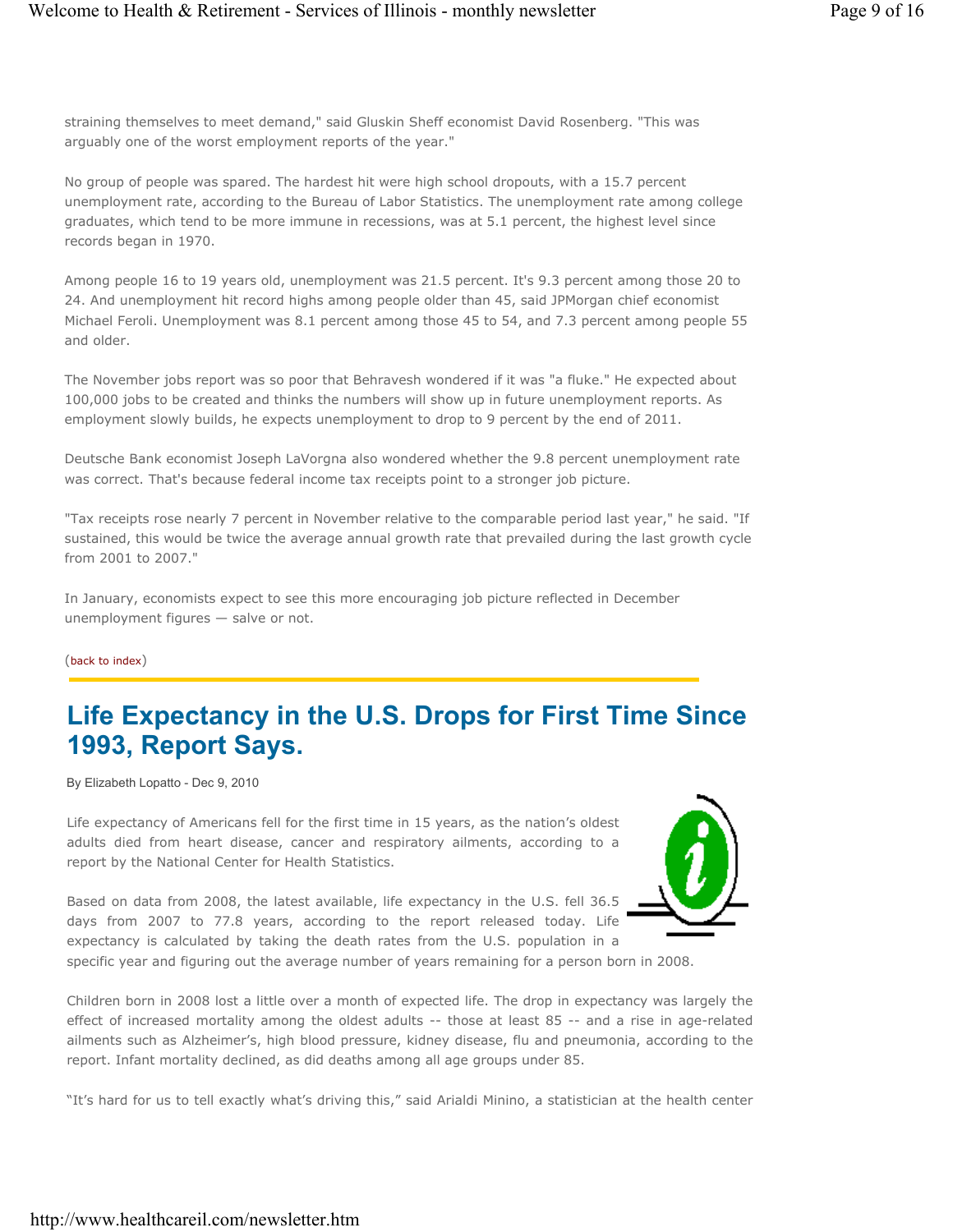and one of the report's authors. The number of older people who died "has been going up consistently, and in this particular year, there was a little more of that than we usually see."

The drop in life expectancy was mostly in the white population, which fell 73 days, while the rate among black women was unchanged at 76.8 years, and rose among black men to an all- time high of 70.2 years. The infant mortality rate fell 2.4 percent to 6.59 deaths for every 1,000 births in 2008.

#### Possible Effects

"Since the increase in mortality is affecting people who are above age 85, it may just be there are a lot fewer African- Americans who make it to that age," said Sam Harper, an epidemiologist at McGill University in Montreal.

Declines are uncommon, occurring about once a decade, said Harper. The last decrease in life expectancy was in 1993, he said.

Chronic respiratory diseases, such as asthma and emphysema, displaced stroke as the third-leading cause of death after cancer and heart disease.

Chronic respiratory disease may also have risen because the method of reporting changed at the World Health Organization's request, said Minino. Until more data come in, it won't be clear if the decrease in life expectancy is a statistical hiccup, Minino said.

Deaths from stroke dropped, continuing a consistent decline that started in 2000, said Minino. Heart disease also declined.

"Both of these conditions have gone down and both are related to circulatory well-being," said Minino in a telephone interview.

The health statistics center is part of the Atlanta-based Centers for Disease Control and Prevention.

#### (back to index)

## **Almost half of companies plan to hire in 2011.**

#### December 09, 2010

Here's some modestly encouraging news for job seekers.

About 47 percent of companies with sales in the \$25 million to \$2 billion range, plan to hire employees in 2011, according to a national survey of chief financial officers (CFOs) by Bank of America.

That's a large improvement over the 28 percent that planned to hire as they began 2010. Yet, there remains apprehension about the economy. Among those not planning to hire in 2011, 61 percent noted a lack of increased demand for their products or services.

The survey of 800 U.S. corporate leaders has been done every year for 13 years, and provides insight into the next year because it surveys the people who are aware of what's been budgeted for the coming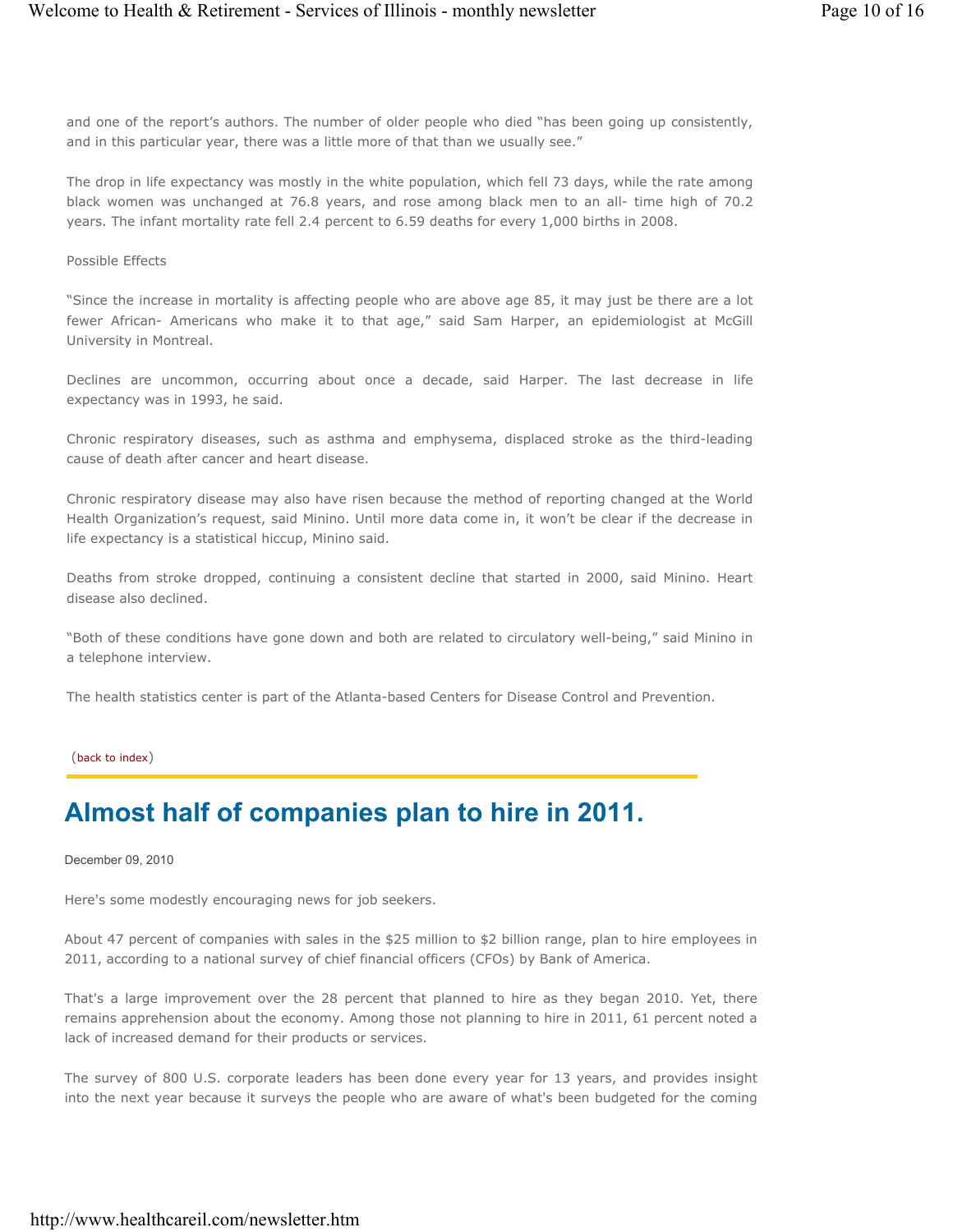year. The survey focused on a broad range of companies throughout the U.S. and in manufacturing and services.

The executives are feeling more optimistic about their own companies than about the economy in general -- a finding that came through in another survey recently done by Grant Thornton. About 64 percent of the CFOs surveyed by Bank of America expect revenue growth in their companies, compared to 61 percent last year, and 55 percent expect margin growth.

But they are cautious about the economy in general. Overall, on a scale of 1 to 100 (high), they gave the economy a rank of 47. That was an increase over the 44 level a year ago. The executives reflected more control over their companies than the economy in general.

"It's exciting to see a more positive mood," said Laura Whitley, of Bank of America. Yet, she said, the recovery has been slower than most expected. "When talking with businesses we hear it all the time."

CFOs remain uncertain about the sustainability of the recovery, which raises a dilemma for the economy: Which comes first....the chicken or the egg? One of the economy's major problems is a lack of jobs because unemployed people do not buy much. Yet, companies hit by a lack of demand, do not hire.

Beyond concerns about the recovery, the top concern mentioned by CFO's: the uncertain impact of health care reforms that were passed in 2010. About 54 percent were concerned about potential health care costs. Because health care changes are new, the issue has not shown up in the survey previously. Besides health care, executives were concerned about the deficit and housing.

Previously, CFOs had expressed concern about borrowing money. But that was not a major issue in this year's survey, said Whitley. About two thirds of executives said companies were planning additional capital spending such as replacing worn out equipment. Yet, rather than borrowing money, 69 percent said they would be using cash on hand.

#### (back to index)

## **Loyola University Medical Center may seek merger.**

By Bruce Japsen Posted Thursday

Loyola University Health System, parent of Loyola University Medical Center in west suburban Maywood, is evaluating whether to merge with another health care system, according to sources close to the west suburban teaching hospital.

Reached this afternoon, medical center executives issued a statement saying details of their discussions are confidential. The Catholic hospital, located in west suburban Maywood, is one of five large academic medical centers in the Chicago area.

"In light of the changing health care environment and the passage of health care reform, it is logical for health care providers to consider new approaches to meet the challenges of a reformed system," Loyola University Health System said in a statement to the Tribune.

To be sure, hospitals across the country are talking about partnerships. Some are going on the sale block, seeking investors or mergers as the market demands economies of scale and large amounts of capital to be competitive with the latest developments in technology and demands by insurance companies and consumers that they be equipped with new computer systems and electronic medical records.

Though hospitals are expected to reap an influx of more than 30 million uninsured patients who will gain access to subsidies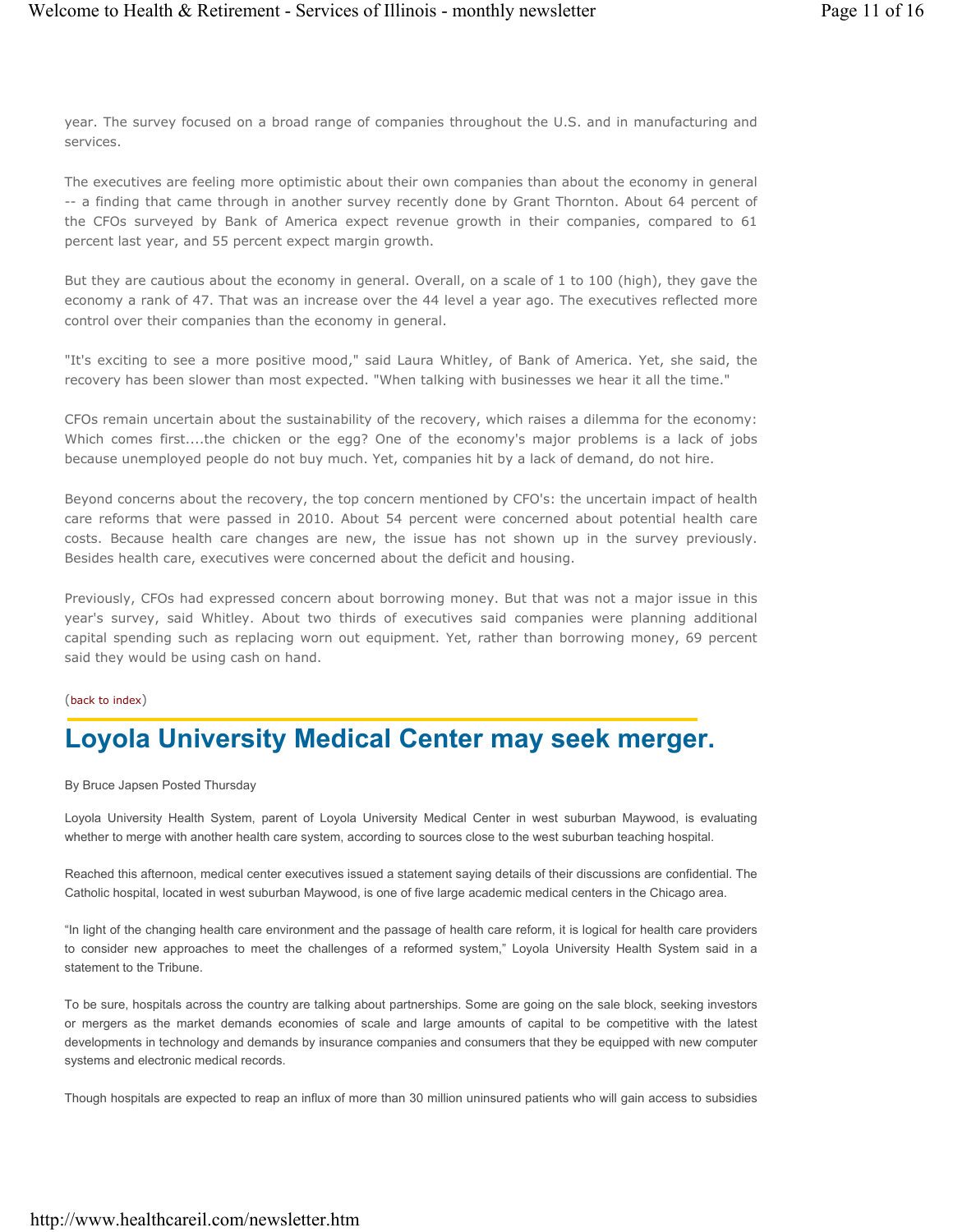to pay for their medical care under the health overhaul law, money for that coverage does not kick in until 2014.

In the meantime, hospitals have been hurt by the stagnant economy and high unemployment which has caused more Americans to struggle to pay their medical bills. Thus, admissions at hospitals have dipped for elective surgeries while hospitals are seeing rising numbers of so-called charity care patients who have no money to pay their bills.

"Loyola University Health System routinely talks with health systems and others across the country about possible relationships and partnerships," Loyola's statement to the Tribune said. "We are always interested in exploring opportunities to strengthen our mission and ministry."

Loyola University Medical Center sits on a 61 acre campus in Maywood and has dozens of affiliated clinic sites and doctor practices throughout the suburbs, particularly west and southwest of Chicago. The health system employs more than 6,800 people and trains more than 450 residents.

(back to index)

www.healthcareil.com

# **2010 Tax Changes You Need to Know.**

By Tim Begany Tuesday, December 14, 2010

#### **provided by INVESTOPEDIA**

Despite the availability of professional tax preparation services, an estimated 40% of Americans do their own taxes. The typical do-it-yourself filer needs about 24 hours to complete the task, according to the IRS.

Commercially available software undoubtedly makes the job a lot easier, but no brand is guaranteed to be infallible. Thus, it's important for do-it-yourself filers to keep up as best they can with relevant changes to the tax code as a safeguard against errors in their tax prep software. Here are four of the most important changes to know about as you prepare your 2010 return.

#### **1. Smaller Deductions for Business and Medical Mileage**

You can't write off the cost of a daily commute by car, but you can deduct other work-related mileage you're not reimbursed for. This year, for example, you'd get 50 cents a mile for driving from, say, Boston to New York City and back for a trade show. That's five cents less per mile than you'd have gotten for the same trip in 2009.

At 16.5 cents a mile, the deduction for operating your car for medical reasons is 7.5 cents less than last year. However, driving for charitable purposes is still deductible at 14 cents per mile, just like last year.

### [See States That Tax Retirees the Most]

http://us.lrd.yahoo.com/SIG=10qanhgsb/\*\*http%3A/yhoo.it/d0t8Wd

#### **2. Better Limits on Deductions for Property Damage or Loss Due to Theft**

For damaged or stolen property to be deductible, the loss amount must now only exceed \$100, compared with \$500 in 2009. The "10% of AGI" rule still generally applies though.

Remember, AGI is the sum of all your income - such as wages, interest and alimony received - minus certain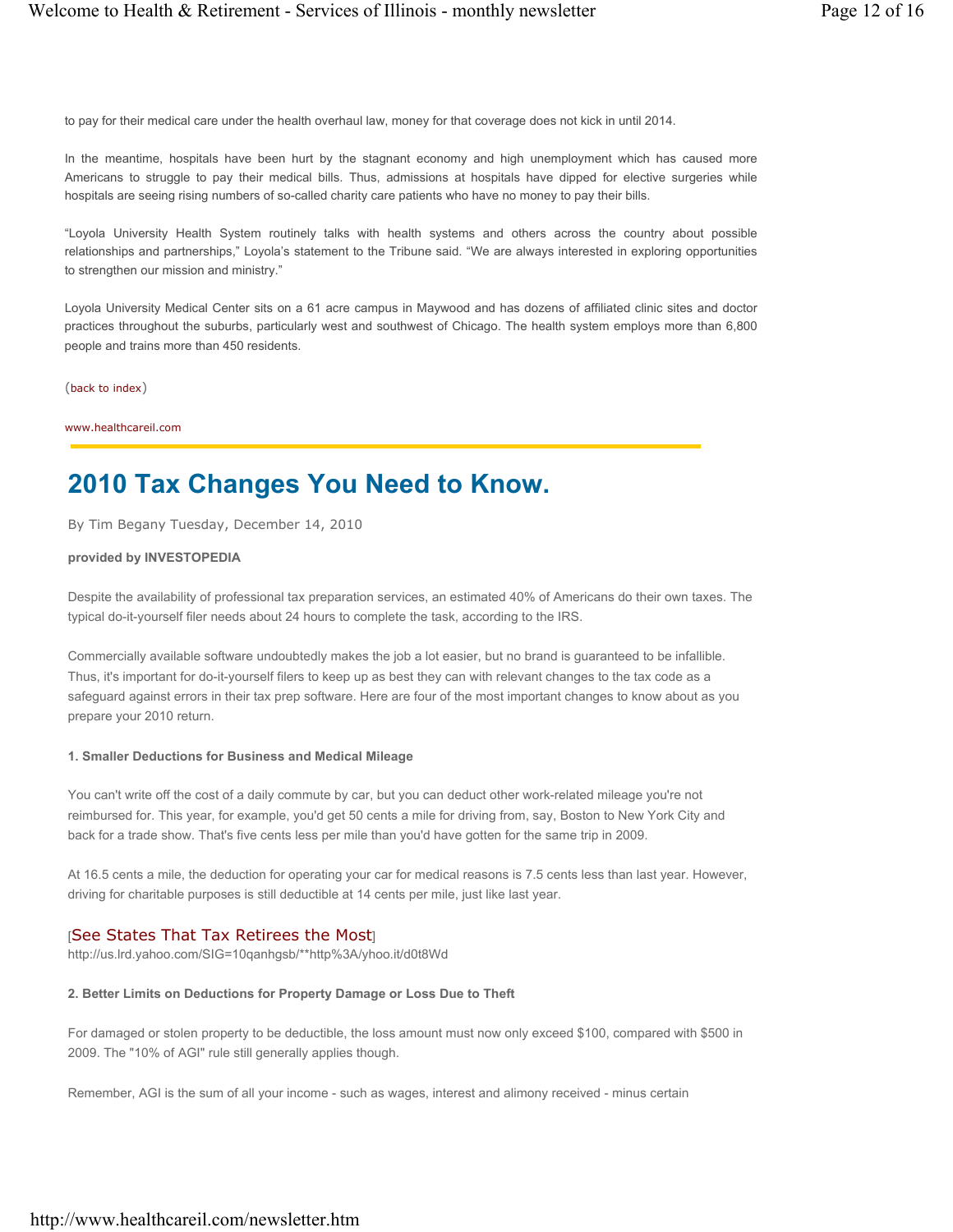adjustments, such as IRA contributions, student loan interest you've paid and moving expenses.

#### **3. Deduction for Taxes and Fees on New Motor Vehicle Purchases**

Did you buy a new car, light truck, motor home or motorcycle between February 17 and December 31 of 2009? If so, in 2010 you can deduct state, local, and excise taxes related to the purchase. If your state has no sales tax, you can instead deduct other taxes or fees the purchase generated. A neat feature of this deduction is you can use it to increase your standard deduction or take it as a regular itemized deduction, whichever works out best for you.

### [See Make the Most of Your Charitable Donations ]

http://finance.yahoo.com/taxes/article/111499/make-the-most-of-your-charitable-donations?mod=taxes-advice\_strategy

There are a couple limitations to know about. First, the deduction is only good on up to \$49,500 of the purchase price. Second, it's phased out at certain levels of modified adjusted gross income (MAGI) - between \$250,000 and \$260,000 for joint filers and from \$125,000 to \$135,000 for other taxpayers. MAGI is your AGI plus certain deductions such as those for student loans, IRA contributions and higher education costs.

### **4. Bigger Deductions for Long-Term Care (LTC) Insurance Premiums**

IRS rules allow LTC insurance policy owners to deduct more of their premiums in 2010 than in 2009. For example, those ages 51 to 60 can claim up to \$1,230 in LTC insurance premiums this year, compared with \$1,190 last year about a 3% increase. Similar increases have been approved for other age groups as well: 40 and under, 41-50, 61-70 and 71 or over. At \$330, the deduction is smallest for the 40-and-under age group. It rises progressively to a maximum of \$4,110 for those ages 71 or over.

#### **Other Tax Law Changes**

As you can probably imagine, the government has tinkered with the tax rules quite a bit more than this article describes. To see what other potentially beneficial changes have been made, check out a list called "Tax Changes for Individuals" at the IRS website. Who knows what other sorts of breaks you might unearth?

(back to index)

www.healthcareil.com

## **Energy Wasters in Your Home.**

**By Jeanine Skowronski Thursday, December 9, 2010**

Your Energy Bill Breakdown

Energy doesn't come cheap.

According to Maria Vargas, spokesperson for EnergyStar, a division of the Environmental Protection Agency (EPA), energy bills can differ depending on the size and location on your home, but the average household spends \$2,200 a year. The good news is these costs can be cut dramatically.

### [Click here to check savings products and rates in your area.]

http://www.healthcareil.com/newsletter.htm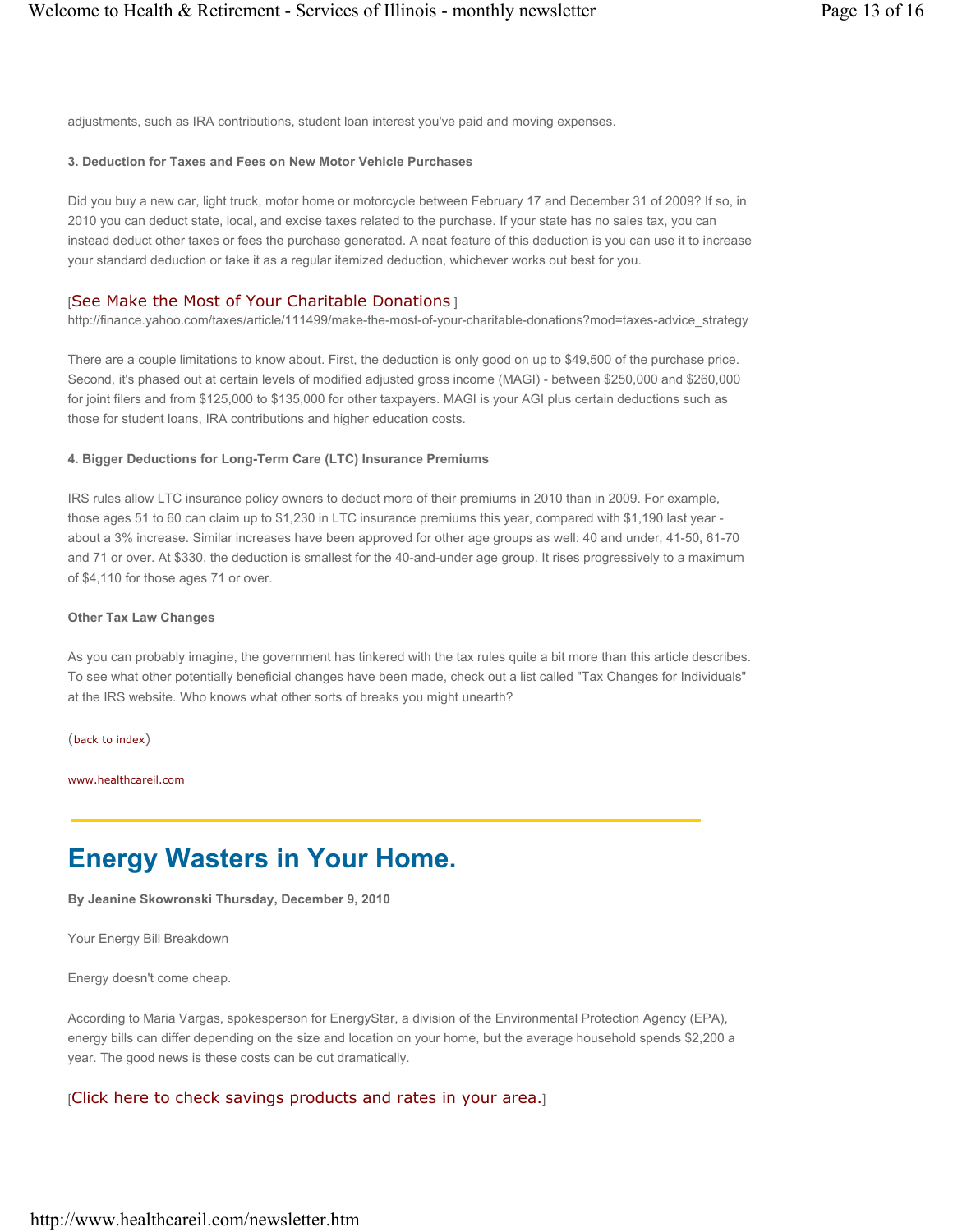http://finance.yahoo.com/rates/query?t=s

Energy Star, a program started in 1992 to help reduce greenhouse gas emissions and lower energy costs for consumers, offers suggestions for how to reduce your annual electric costs by a third. In other words, you can save about \$700 a year on electricity. Last year, Vargas points out, Americans saved about \$17 billion on energy bills and reduced green house gas emissions by nearly the equivalent of 30 million cars.

### [See 3 New Ways to Save on Gas]

http://us.lrd.yahoo.com/SIG=10qkejp9s/\*\*http%3A/yhoo.it/gl4g1e

Using data compiled by EnergyStar, MainStreet breaks down your energy bill and identifies the biggest wasters to help you save money (and reduce greenhouse gas emissions!) this winter.

### **HVAC Systems (CarbonNYC)**

"If you really want to cut back on your energy use, you need to focus on heating and cooling your home," Vargas says. That's because these two categories combined account for 46% of your overall electric bill. While most homeowners can't afford a complete overhaul of their homes' heating, ventilating and air-conditioning (HVAC) systems, some changes can increase energy efficiency and include:

• Installing a programmable thermostat, which lets you set temperatures for specific times of day. These devices can save about \$180 each year on energy costs.



• Change air filters regularly. The harder your HVAC unit has to work, the more energy it eats away. Filters should really be changed out monthly, especially during the summer and winter months when the HVAC unit has a heavy workload. If you find this tedious, EnergyStar suggests changing filters a minimum of every three months.

• Seal your heating and cooling ducts, especially those running through the attic, crawlspace, unheated basement or garage, as that improves the efficiency of your HVAC unit by as much as 20%.

#### **Water Heater**



#### aresauburn

According to EnergyStar, your water heating system accounts for 14% of your energy bill. Monetarily speaking, the average household spends \$400- \$600 per year on water heating. To reduce this expense, lower standby losses, such as heat that escapes the water heater and seeps into the surrounding basement area, as well as the amount of hot water you use in your home.

When set too high, or at 140 degrees Fahrenheit, your water heater can

waste anywhere from \$36 to \$61 annually in standby heat losses, and more than \$400 thanks to overall consumption. Lower that expense by bringing the heater's thermostat to 120 degrees Fahrenheit or below.

**Lights Out**

#### DieselDemon

In EnergyStar's breakdown, lighting accounts for 12% of bill, but it also represents one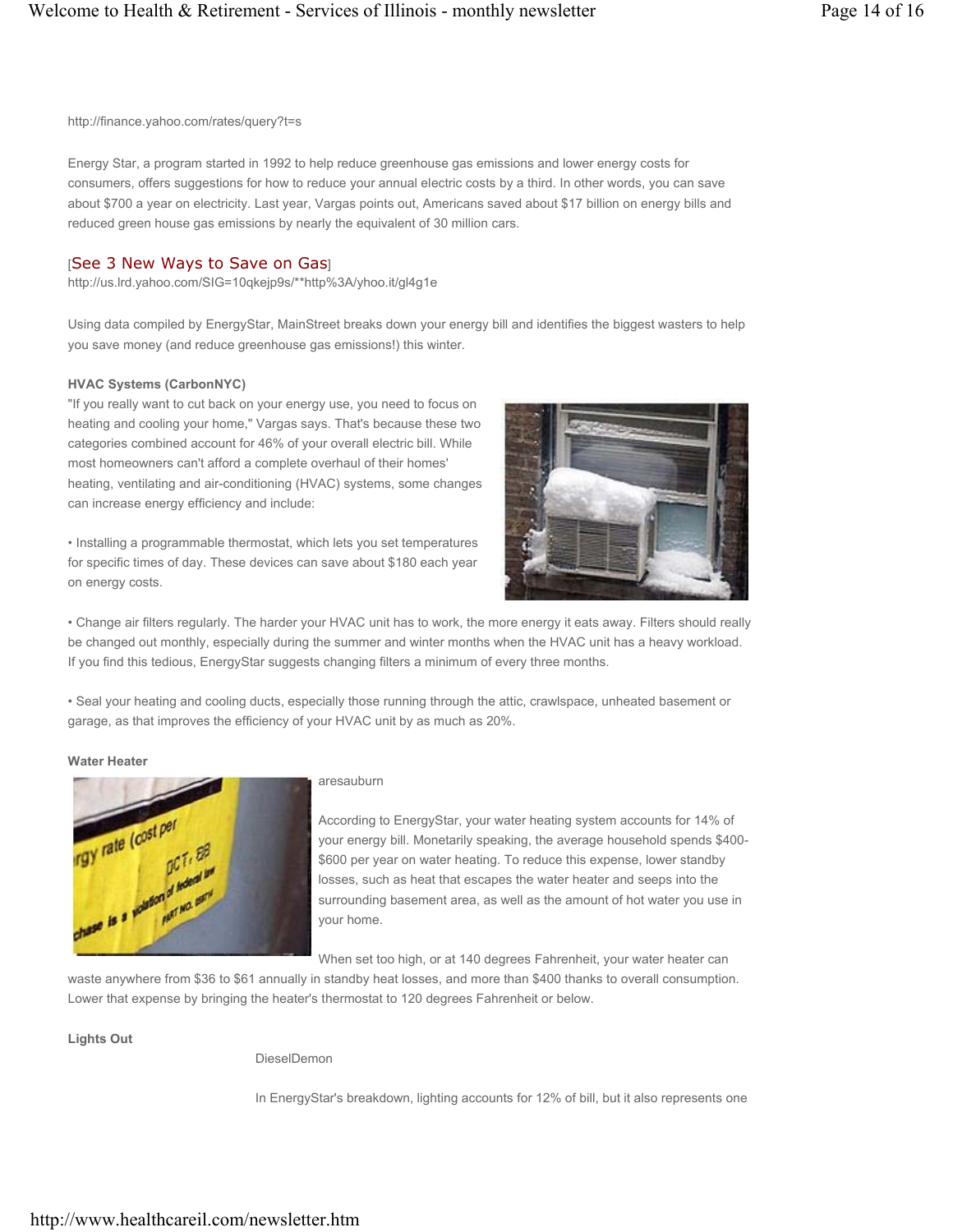

of the easiest fixes. In fact, by simply replacing five of your standard incandescent light bulbs with compact fluorescent light bulbs, you can save \$70 a year.

**Hot Stuff**



Appliances only account for 13% of electric bills, so naturally, most people don't upgrade to an energy efficient toaster. Still, if you are committed to reducing the amount of energy you use, you need to focus on larger appliances that use a heat coil, such as a refrigerator or washer and dryer. To do that, make sure that your fridge's filters are cleaned regularly, and

consider using only cold water to wash laundry loads. That can save \$30 to \$40 each year.

[See Tips to Cut Costs on Your Heating Bill]

But don't be too stingy, Vargas says. Replacing a major appliance, like a refrigerator that is 10 to 15 years old, may help you save in the long term as new technology is constantly subject to federal standards that adjust every year.

### **Energy Vampires**



Any appliance or device that sucks up energy when it's plugged in, despite being turned off, is one of these money-draining culprits. According to EnergyStar, this includes most electronic devices, especially those that use some sort of display, like a television, laptop or DVD player.

Slaying energy vampires won't lower your energy bill significantly electronics only account for about 4% of the total cost — but it's important to keep them in mind, as they consume 75% of the electricity used to

power home electronics and appliances.

The best way to eliminate this phantom menace is not only to turn energy vampires off, but unplug them. This may be easier said than done, but unplugging a laptop in between uses isn't particularly problematic. However, doing so with your television would require you to wait for the cable to reboot every time you wanted to watch a program.



As an alternative, EnergyStar suggests plugging your television and/or

DVD player into a power strip and then turning that off when your television is in stand-by mode. Put your computers on sleep mode, or manually turn off the monitor inbetween visits, as opposed to utilizing a screen saver, which, contrary to popular belief, does not reduce energy output. Also, make sure you unplug a battery charger of adapter as it continues to draw energy even when the product no longer needs it.